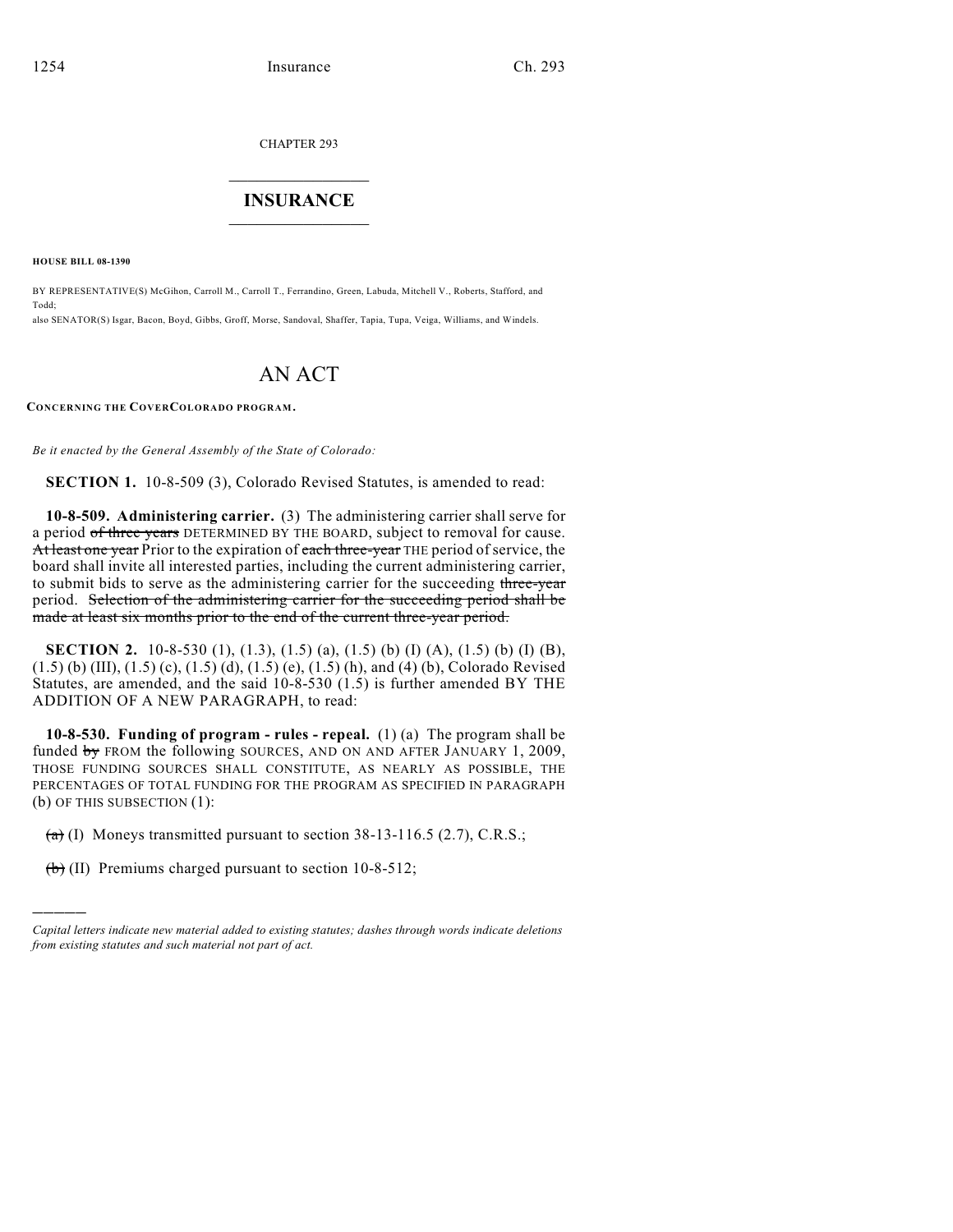$\overline{(c)}$  (III) Moneys remaining in the CoverColorado cash fund, created pursuant to this section, as it existed prior to July 1, 1997;

 $(d)$  (IV) Special fees assessed against insurers as provided in subsection (1.5) of this section;

 $(e)$  (V) Any moneys accepted through gifts, grants, or donations received by the board for operation of the program, including contributions received pursuant to the premium tax credit allocation provisions of section 10-8-534.

(b) (I) EXCEPT AS OTHERWISE PROVIDED IN PARAGRAPH (d) OF THIS SUBSECTION (1), MONEYS TRANSMITTED TO THE PROGRAM PURSUANT TO SUBPARAGRAPH (I) OF PARAGRAPH (a) OF THIS SUBSECTION (1) SHALL CONSTITUTE, AS NEARLY AS POSSIBLE, TWENTY-FIVE PERCENT OF THE TOTAL FUNDING FOR THE PROGRAM FOR A GIVEN CALENDAR YEAR.

(II) MONEYS CHARGED, ACCEPTED, OR AVAILABLE FOR THE PROGRAM PURSUANT TO SUBPARAGRAPH (II), (III), OR (V) OF PARAGRAPH (a) OF THIS SUBSECTION (1) SHALL CONSTITUTE, AS NEARLY AS POSSIBLE, FIFTY PERCENT OF THE TOTAL FUNDING FOR THE PROGRAM FOR A GIVEN CALENDAR YEAR.

(III) MONEYS COLLECTED FROM SPECIAL FEES ASSESSED AGAINST INSURERS PURSUANT TO SUBPARAGRAPH (IV) OF PARAGRAPH (a) OF THIS SUBSECTION (1) SHALL CONSTITUTE, AS NEARLY AS POSSIBLE, TWENTY-FIVE PERCENT OF THE TOTAL FUNDING FOR THE PROGRAM FOR A GIVEN CALENDAR YEAR, AND IN NO CASE SHALL THE SPECIAL FEES CONSTITUTE MORE THAN TWENTY-FIVE PERCENT OF THE TOTAL FUNDING FOR THE PROGRAM IN ANY GIVEN CALENDAR YEAR. THE SPECIAL FEES MAY CONSTITUTE LESS THAN TWENTY-FIVE PERCENT OF THE TOTAL FUNDING FOR THE PROGRAM IN A CALENDAR YEAR IF THE PROGRAM EXPERIENCES UNEXPECTED GROWTH.

(c) (I) ON AND AFTER JANUARY 1, 2009, THE BOARD SHALL SUBMIT AN ANNUAL REPORT TO THE STATE TREASURER SPECIFYING THE FOLLOWING INFORMATION:

(A) INCURRED CLAIMS AND ADMINISTRATIVE EXPENSES OF THE PROGRAM IN THE IMMEDIATELY PRECEDING CALENDAR YEAR;

(B) THE EXPECTED ANNUAL PROGRAM ENROLLMENT GROWTH, CLAIMS EXPENSES, AND OTHER ACTUARIAL CONSIDERATIONS OF THE PROGRAM; AND

(C) THE AMOUNT NEEDED FROM THE UNCLAIMED PROPERTY TRUST FUND TO PROVIDE TWENTY-FIVE PERCENT OF THE TOTAL FUNDING FOR THE PROGRAM FOR THE CURRENT CALENDAR YEAR, BASED ON THE PROJECTED OPERATING REVENUES OF THE PROGRAM AND THE PROJECTED CASH BALANCE OF ALL PROGRAM ACCOUNTS.

(II) AFTER RECEIPT OF THE REPORT REQUIRED BY THIS PARAGRAPH (c), THE STATE TREASURER SHALL TRANSMIT THE AMOUNT SPECIFIED IN SUB-SUBPARAGRAPH (C) OF SUBPARAGRAPH (I) OF THIS PARAGRAPH (c) TO THE PROGRAM IN TWELVE EQUAL MONTHLY INSTALLMENTS. THE MONEYS TRANSMITTED BY THE STATE TREASURER SHALL BE USED TO PAY CLAIMS AND ADMINISTRATIVE EXPENSES OF THE PROGRAM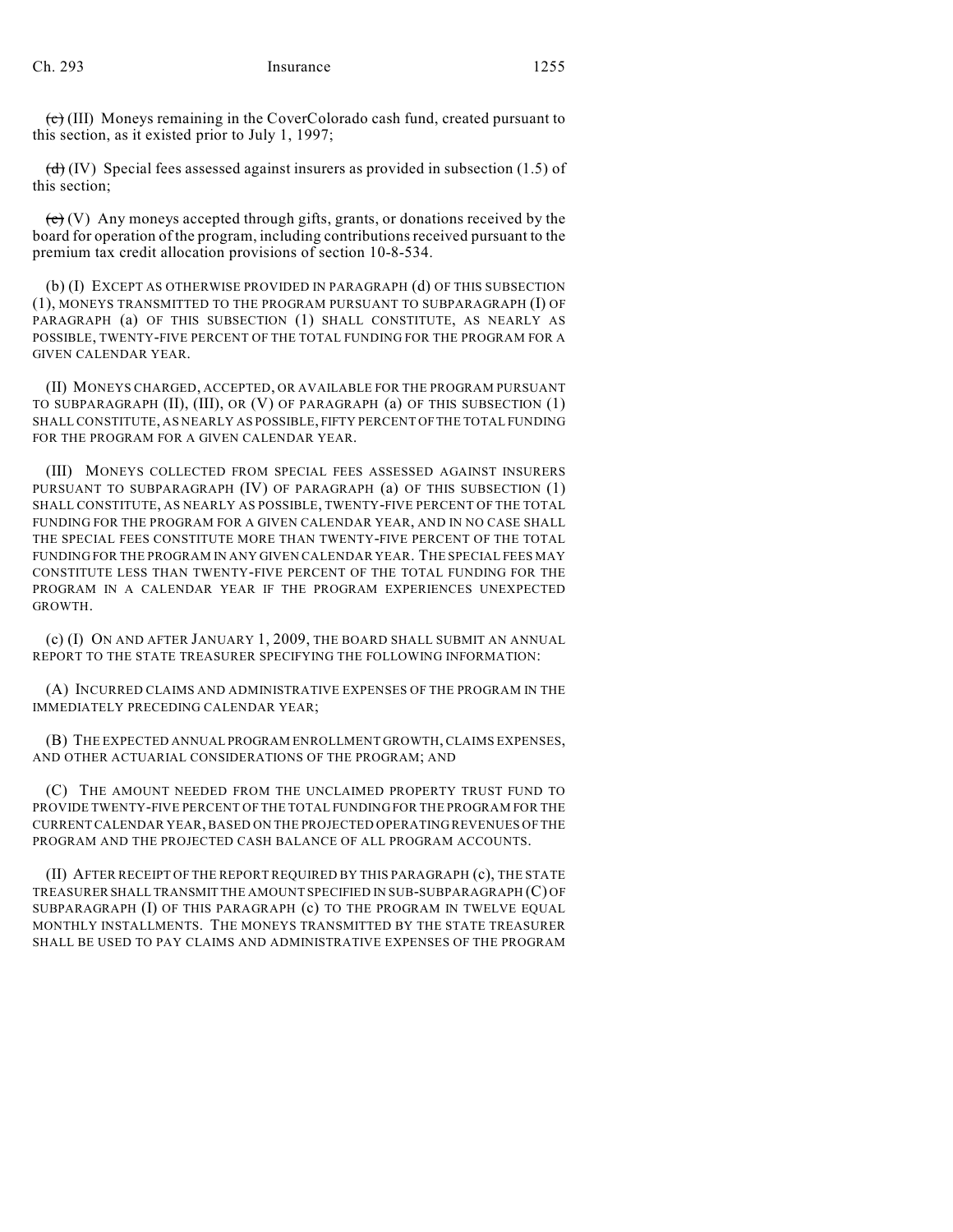1256 Insurance Ch. 293

AND TO MAINTAIN RESERVES FOR CLAIMS INCURRED BUT NOT REPORTED AND A SURPLUS EQUAL TO FIVE PERCENT OF PROJECTED ANNUAL CLAIMS. NO PART OF THE MONEYS TRANSMITTED BY THE STATE TREASURER SHALL BE USED TO PAY FOR THE ADMINISTRATIVE EXPENSES OR LOSSES OF ANY DEPENDENTS WHO HAVE CHOSEN COVERAGE UNDER THE PROGRAM.

(d) IF THE PROGRAM EXPERIENCES UNEXPECTED GROWTH, AND IF THE LOSSES FOR THE PROGRAM FOR CLAIMS AND ADMINISTRATIVE EXPENSES EXCEED THE PROJECTED LOSSES FOR THE PROGRAM IN THAT CALENDAR YEAR, THE BOARD SHALL CALCULATE THE EXCESS LOSSES AND REPORT THE AMOUNT OF EXCESS LOSSES TO THE STATE TREASURER WITHIN NINETY DAYS AFTER THE END OF THE CALENDAR YEAR IN WHICH THE EXCESS LOSSES ARE INCURRED. UPON RECEIPT OF THE BOARD'S REPORT ON THE PROGRAM'S EXCESS LOSSES, THE STATE TREASURER SHALL MAKE A SUPPLEMENTAL TRANSMITTAL OF MONEYS FROM THE UNCLAIMED PROPERTY TRUST FUND TO THE PROGRAM TO COVER THE EXCESS LOSSES.

(e) AS USED IN THIS SECTION:

(I) "TOTAL FUNDING FOR THE PROGRAM" MEANS THE AMOUNT NEEDED IN A GIVEN CALENDAR YEAR TO FUND PROJECTED CLAIMS, ADMINISTRATIVE EXPENSES, RESERVES FOR CLAIMS INCURRED BUT NOT REPORTED, AND A SURPLUS EQUAL TO FIVE PERCENT OF THE PROJECTED ANNUAL CLAIMS OF THE PROGRAM.

(II) "UNEXPECTED GROWTH" MEANS AN INCREASE IN PROGRAM ENROLLMENT OR CLAIMS EXPENSES IN A CALENDAR YEAR OF MORE THAN ONE HUNDRED FIFTEEN PERCENT OF THE AMOUNT OF THE PROJECTED GROWTH IN PROGRAM ENROLLMENT OR CLAIMS EXPENSES FOR THAT CALENDAR YEAR.

(1.3) (a) The board shall report to the state treasurer annually, based on the projected operating revenues of the program, combined with the projected cash balance of all program accounts, if the program's moneys will not be adequate over the next twenty-four-month period to provide for the projected claims, administrative expenses, reserves for claims incurred but not reported, and surplus equal to ten percent of projected annual claims. The report shall be substantiated by the actuarial evaluations required by paragraph (c) of subsection (1.5) of this section. Based on this report, the state treasurer shall transmit to the board the amount necessary to meet the projected claims, administrative expenses, reserves for claims incurred but not reported, and surplus equal to ten percent of projected annual claims, pursuant to and within the limitations of section 38-13-116.5 (2.7), C.R.S. The moneys transmitted by the state treasurer shall be used to pay the administrative expenses and the losses related to eligible individuals. No part of the moneys transmitted by the state treasurer shall be used to pay for the administrative expenses or losses of any dependents who have chosen coverage under the program.

(b) THIS SUBSECTION (1.3) IS REPEALED, EFFECTIVE JANUARY 1, 2009.

(1.5) (a) (I) The program may assess against insurers such special fees as may be reasonable and necessary for the operation of the program. The special fees shall be assessed on a prospective, per capita basis, with the amount of the special fee assessed to each insurer equal to the number of Colorado lives insured by the insurer under a policy issued and delivered in the state of Colorado, multiplied by the per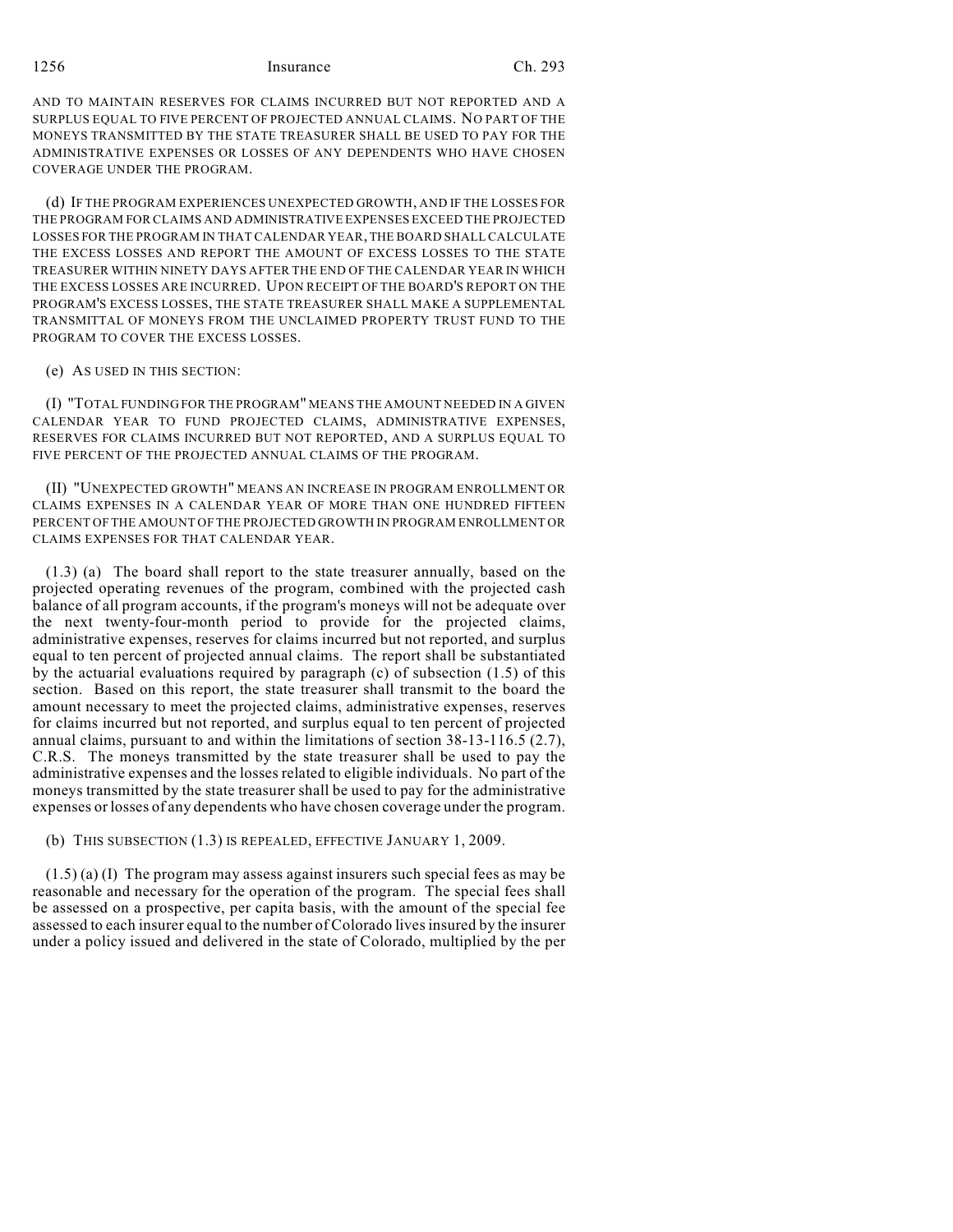## Ch. 293 Insurance 1257

capita assessment. Special fees shall be assessed only when it is determined that the amounts available to be transferred to the program pursuant to paragraph (a) of subsection (1) of this section and contributions received pursuant to the premium tax credit allocation provisions of section 10-8-534, will not be adequate over the next twenty-four-month period to provide for the projected claims, administrative expenses, reserves for claims incurred but not reported, and surplus equal to ten percent of projected claims. All special fees collected shall be used to pay the administrative expenses and the losses related to eligible individuals. No part of the special fees shall be used to pay for the administrative expenses or losses of any dependents who have chosen coverage under the program. In the event that any insurer fails to pay its special fee to the program in accordance with the time frames set forth by rule, the commissioner is authorized to utilize all powers conferred on the commissioner by the insurance laws of this state to enforce payment of the special fees.

(II) THIS PARAGRAPH (a) IS REPEALED, EFFECTIVE JANUARY 1, 2009.

(a.5) (I) ON AND AFTER JANUARY 1, 2009, THE PROGRAM SHALL ASSESS SPECIAL FEES AGAINST INSURERS IN AN AMOUNT NECESSARY TO PROVIDE THE PERCENTAGE OF TOTAL FUNDING FOR THE PROGRAM SPECIFIED IN PARAGRAPH (b) OF SUBSECTION (1) OF THIS SECTION. THE AMOUNT OF THE SPECIAL FEES SHALL BE DETERMINED BY THE BOARD BASED ON THE INCURRED CLAIMS AND ADMINISTRATIVE EXPENSES OF THE PROGRAM IN THE IMMEDIATELY PRECEDING CALENDAR YEAR, THE EXPECTED ANNUAL PROGRAM GROWTH, AND OTHER ACTUARIAL CONSIDERATIONS OF THE PROGRAM.

(II) SPECIAL FEES ASSESSED PURSUANT TO THIS SUBSECTION (1.5) SHALL BE USED TO PAY THE ADMINISTRATIVE EXPENSES AND LOSSES RELATED TO ELIGIBLE INDIVIDUALS IN THE PROGRAM. NO PART OF THE SPECIAL FEES SHALL BE USED TO PAY FOR THE ADMINISTRATIVE EXPENSES OR LOSSES OF ANY DEPENDENTS WHO HAVE CHOSEN COVERAGE UNDER THE PROGRAM.

(III) IF AN INSURER FAILS TO PAY A SPECIAL FEE TO THE PROGRAM IN ACCORDANCE WITH THE TIME PERIODS ESTABLISHED BY RULE, THE COMMISSIONER MAY USE ALL POWERS CONFERRED BY THE INSURANCE LAWS OF THIS STATE TO ENFORCE PAYMENT OF THE SPECIAL FEES.

(b) (I) The commissioner shall promulgate rules to implement this subsection (1.5), including, but not limited to:

(A) The reasonable time frames PERIODS for the determination of the need for an equitable assessment and for the billing and collection of such THE SPECIAL fees;

(B) The process for determining the per capita ALLOCATION OF THE assessment AMONG INSURERS, including the process for obtaining accurate information about the number of lives insured by any insurer within the six months prior to an assessment;

(III) In promulgating such rules, the commissioner shall include provisions that notice of the first assessment shall be provided to the insurers no later than February 1, 2002, and that payment for such assessment shall be made no earlier than June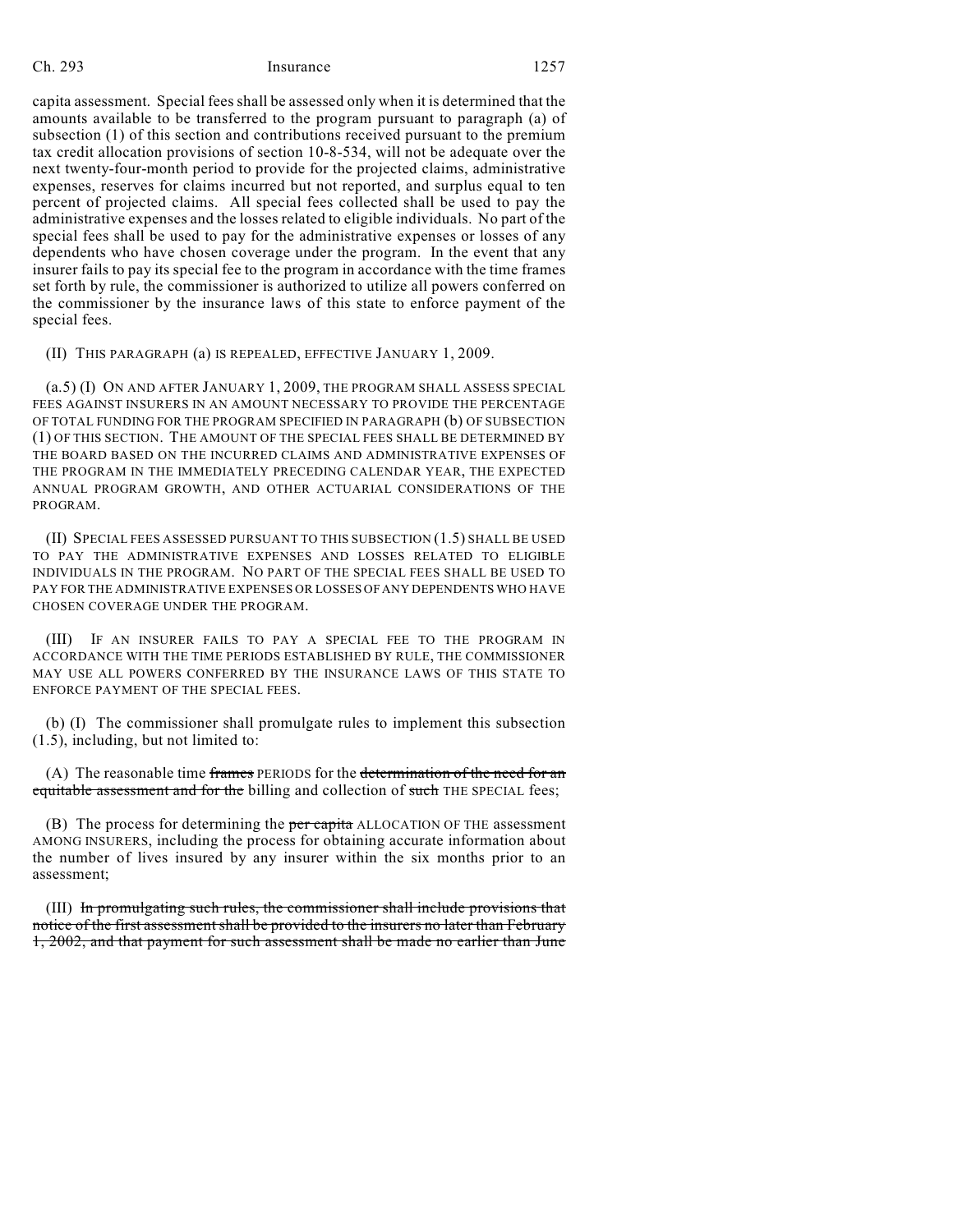1, 2003.

(c) Prior to notice of the first assessment to be paid by insurers, prior to an increase in the amount of the assessment pursuant to this subsection (1.5), and prior to submission of a request for moneys from the unclaimed property trust fund pursuant to subsection (1.3) of this section, the board shall obtain at least two actuarial evaluations of the amount of the assessment or for the request of transfer of moneys from the unclaimed property trust fund.

(d) The department of regulatory agencies in cooperation with the division of insurance shall conduct a review of the efficacy of the assessment pursuant to section 24-34-104, C.R.S. Such review shall be completed by October 15, 2007. The division of insurance shall make copies of the report available to every member of the general assembly.

(e) In the event the assessment pursuant to this subsection  $(1.5)$  equals fifty percent of the administrative and claims expenses totaled that are projected for the program, the board shall conduct a review of the premium levels, benefit design, costs of administration, cost containment measures available, and any other factors that might contribute to the continued financial solvency of the program. Such review shall be presented to the members of the joint budget committee within ninety days after an assessment that equals fifty percent of the expenses of the program is made.

(h) This subsection  $(1.5)$  is repealed, effective July 1, 2008.

(4) (b) Any moneys received from the treasurer pursuant to paragraph (a) of subsection (1) of this section shall be collected by and deposited into the accounts of the program for the uses provided in subsection  $(1.3)$  SUBPARAGRAPH (II) OF PARAGRAPH (c) OF SUBSECTION (1) of this section. Any moneys that are not immediately needed to pay expenses and losses shall be invested as determined by the board in accordance with the investment guidelines set forth in its plan of operation.

**SECTION 3.** 10-8-530, Colorado Revised Statutes, is amended BY THE ADDITION OF A NEW SUBSECTION to read:

**10-8-530. Funding of program - rules - repeal.** (5) (a) PARAGRAPHS (b) TO (e) OF SUBSECTION (1) OF THIS SECTION AND PARAGRAPH (a.5) OF SUBSECTION (1.5) OF THIS SECTION ARE REPEALED, EFFECTIVE JULY 1, 2017.

(b) PRIOR TO THE REPEAL OF THE PARAGRAPHS SPECIFIED IN THIS SUBSECTION (5), THE STATE AUDITOR SHALL CONDUCT OR CAUSE TO BE CONDUCTED A REVIEW AND EVALUATION OF THE EFFICACY OF THE FUNDING STRUCTURE OF THE PROGRAM AS SPECIFIED IN THOSE PARAGRAPHS. THE STATE AUDITOR SHALL SUBMIT A REPORT TO THE GENERAL ASSEMBLY BY JANUARY 1, 2017, DETAILING ITS REVIEW AND EVALUATION OF THE FUNDING STRUCTURE OF THE PROGRAM AND MAKING A RECOMMENDATION REGARDING WHETHER THE FUNDING STRUCTURE, AS SPECIFIED IN PARAGRAPHS (b) TO (e) OF SUBSECTION (1) OF THIS SECTION AND PARAGRAPH (a.5) OF SUBSECTION (1.5) OF THIS SECTION, SHOULD BE CONTINUED, MODIFIED, OR REPEALED.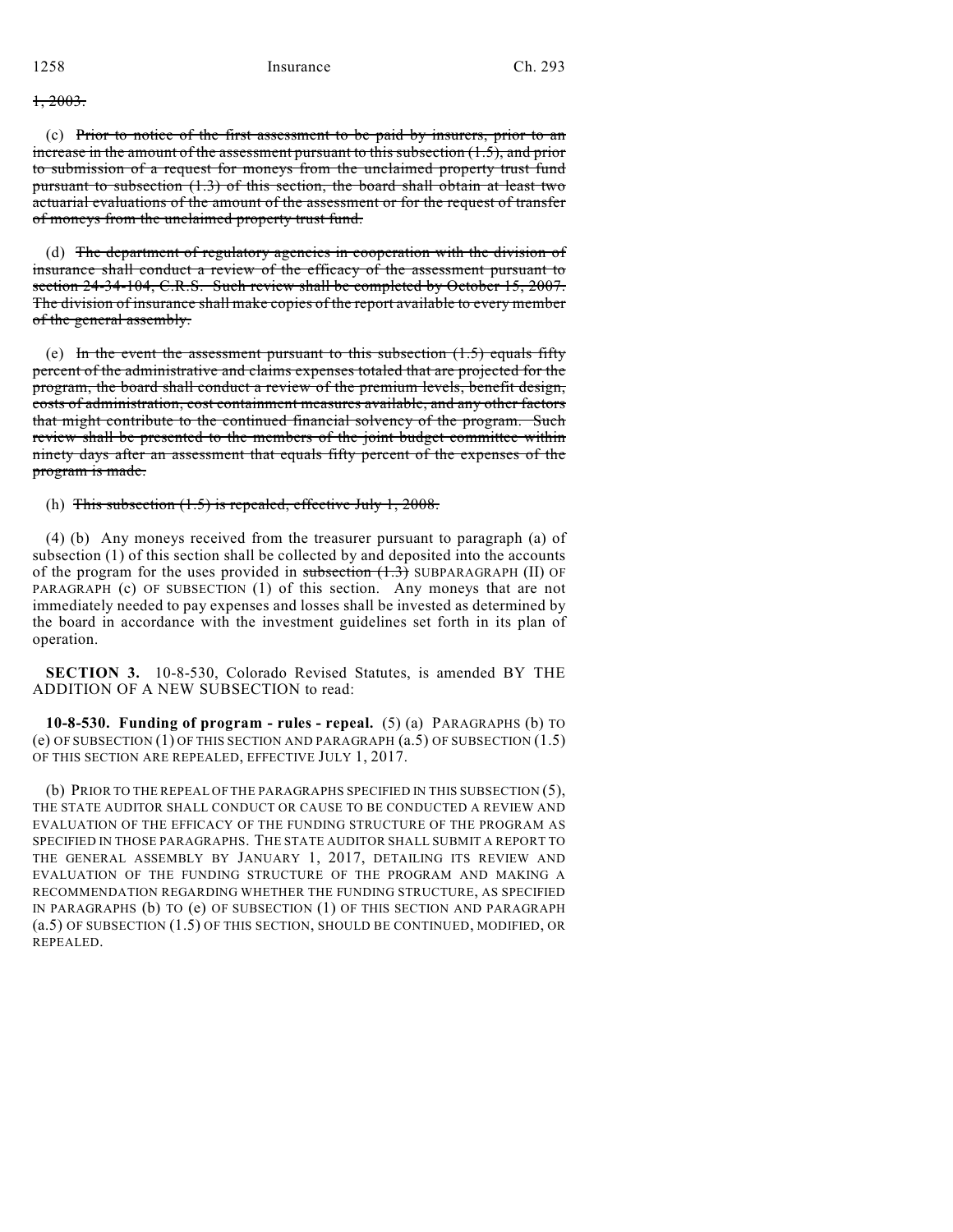**SECTION 4.** Part 5 of article 8 of title 10, Colorado Revised Statutes, is amended BY THE ADDITION OF A NEW SECTION to read:

**10-8-536. CoverColorado long-term funding task force - members - funding plan - repeal.** (1) THERE IS HEREBY CREATED THE COVERCOLORADO LONG-TERM FUNDING TASK FORCE, REFERRED TO IN THIS SECTION AS THE "TASK FORCE", TO DEVELOP A PLAN FOR THE LONG-TERM FUNDING OF THE PROGRAM TO ENSURE ITS FUTURE FINANCIAL HEALTH AND VIABILITY.

(2) THE TASK FORCE SHALL CONSIST OF ELEVEN MEMBERS AS FOLLOWS:

(a) THE EXECUTIVE DIRECTOR OF THE PROGRAM;

(b) THE COMMISSIONER OR THE COMMISSIONER'S DESIGNEE;

(c) THE STATE TREASURER OR THE STATE TREASURER'S DESIGNEE;

(d) THREE MEMBERS OF THE BOARD, WHICH SHALL INCLUDE THE CHAIR OF THE BOARD, A CONSUMER REPRESENTATIVE DESIGNATED BY THE CHAIR OF THE BOARD, AND THE PHYSICIAN REPRESENTATIVE;

(e) THE GOVERNOR SHALL APPOINT THREE MEMBERS AS FOLLOWS:

(I) ONE REPRESENTATIVE OF THE HOSPITAL INDUSTRY;

(II) ONE REPRESENTATIVE OF AN ORGANIZATION THAT REPRESENTS PRIVATE BUSINESS; AND

(III) ONE REPRESENTATIVE OF HEALTH PLANS;

(f) THE SPEAKER OF THE HOUSE OF REPRESENTATIVES AND THE PRESIDENT OF THE SENATE SHALL JOINTLY APPOINT TWO MEMBERS AS FOLLOWS:

(I) ONE REPRESENTATIVE OF CARRIERS; AND

(II) ONE REPRESENTATIVE OF A COMMUNITY HEALTH FOUNDATION.

(3) THE MEMBERS OF THE TASK FORCE SHALL BE APPOINTED AS SOON AS POSSIBLE BUT NO LATER THAN JULY 31, 2008. THE EXECUTIVE DIRECTOR OF THE PROGRAM SHALL SERVE AS THE CHAIR OF THE TASK FORCE. THE PROGRAM SHALL PROVIDE ADMINISTRATIVE AND CONSULTING STAFF TO ASSIST THE TASK FORCE.

(4) THE TASK FORCE SHALL DEVELOP A PLAN FOR FUNDING THE PROGRAM OVER AT LEAST A TEN-YEAR PERIOD. IN DEVELOPING ITS PLAN, THE TASK FORCE SHALL CONSIDER AT LEAST THE FOLLOWING:

(a) THE ANTICIPATED ENROLLMENT GROWTH OF THE PROGRAM;

(b) THE LONG-TERM VIABILITY OF FUNDING THE PROGRAM USING THE FUNDING SOURCES SPECIFIED IN SECTION 10-8-530 (1);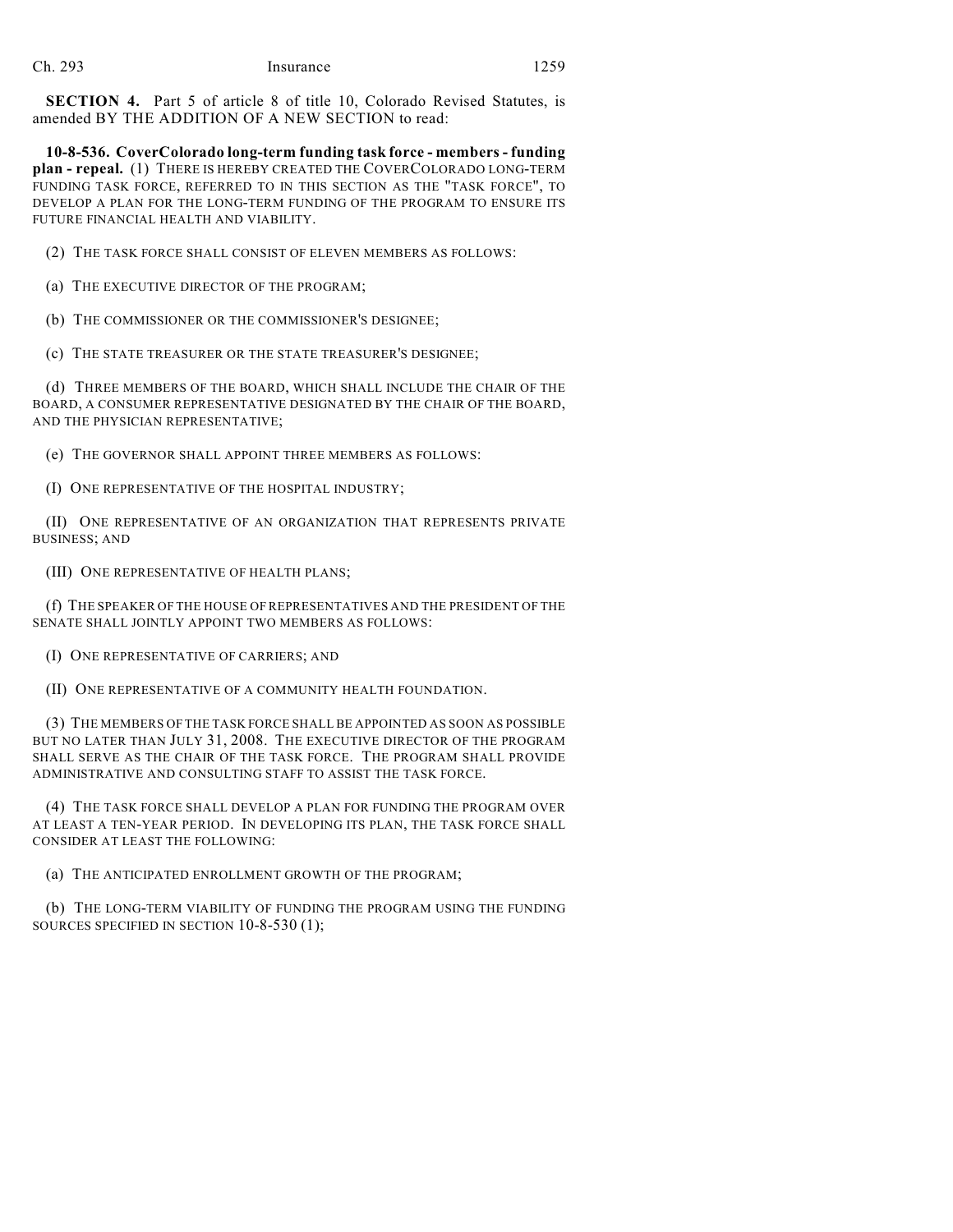(c) INCREASING THE PREMIUM TAX CREDIT FOR DONATIONS TO THE PROGRAM;

(d) REVISING THE METHODOLOGY, ADMINISTRATION, AND COLLECTION OF THE ASSESSMENT AUTHORIZED IN SECTION 10-8-530 (1.5), INCLUDING THE CREATION OF AN ALL-PAYER SYSTEM THAT WOULD FUND THE PROGRAM THROUGH AN ASSESSMENT ADDED TO THE RATES PAID FOR HEALTH CARE PROVIDED AT ALL REGULATED INPATIENT AND OUTPATIENT FACILITIES; AND

(e) REDUCING CLAIMS COSTS TO THE PROGRAM BY MODIFYING BENEFIT DESIGNS, IMPLEMENTING A FEE SCHEDULE FOR SERVICES FROM HEALTH CARE PROVIDERS, IMPOSING AN ENROLLMENT LIMIT, OR OTHER COST-CONTAINMENT MEASURES.

(5) THE TASK FORCE SHALL SUBMIT ITS PLAN TO THE GENERAL ASSEMBLY BY MARCH 31, 2009.

(6) THIS SECTION IS REPEALED, EFFECTIVE JULY 1, 2009.

**SECTION 5.** 38-13-116.5 (2.7) (a), (2.7) (b), and (2.7) (d), Colorado Revised Statutes, are amended, and the said 38-13-116.5 (2.7) is further amended BY THE ADDITION OF A NEW PARAGRAPH, to read:

**38-13-116.5. Unclaimed property trust fund - creation - payments - interest - appropriations - records - rules - repeal.** (2.7) (a) (I) Subject to the provisions of paragraph (b) of this subsection (2.7), on and after August 4, 2004, the state treasurer shall transmit to CoverColorado the amount equal to the principal and interest in the trust fund minus:

 $(H)$  (A) The claims paid pursuant to this article for each fiscal year;

 $(H)$  (B) The reserve amount necessary to pay anticipated claims; and

 $(HH)(C)$  Publication and correspondence expenses pursuant to section 38-13-111 (7).

(II) THIS PARAGRAPH (a) IS REPEALED, EFFECTIVE JANUARY 1, 2009.

(a.5) (I) ON AND AFTER JANUARY 1, 2009, THE STATE TREASURER SHALL TRANSMIT TO COVERCOLORADO AN AMOUNT OF THE PRINCIPAL AND INTEREST IN THE TRUST FUND EQUAL TO THE AMOUNT REQUESTED PURSUANT TO SECTION 10-8-530 (1) (c), C.R.S., MINUS:

(A) THE CLAIMS PAID PURSUANT TO THIS ARTICLE FOR EACH FISCAL YEAR;

(B) THE RESERVE AMOUNT NECESSARY TO PAY ANTICIPATED CLAIMS; AND

(C) PUBLICATIONS AND CORRESPONDENCE EXPENSES PURSUANT TO SECTION 38-13-111 (7).

(II) UPON RECEIPT OF A REQUEST FOR A SUPPLEMENTAL TRANSMITTAL PURSUANT TO SECTION 10-8-530 (1) (d), C.R.S., THE STATE TREASURER SHALL TRANSMIT TO COVERCOLORADO AN AMOUNT OF THE PRINCIPAL AND INTEREST IN THE TRUST FUND